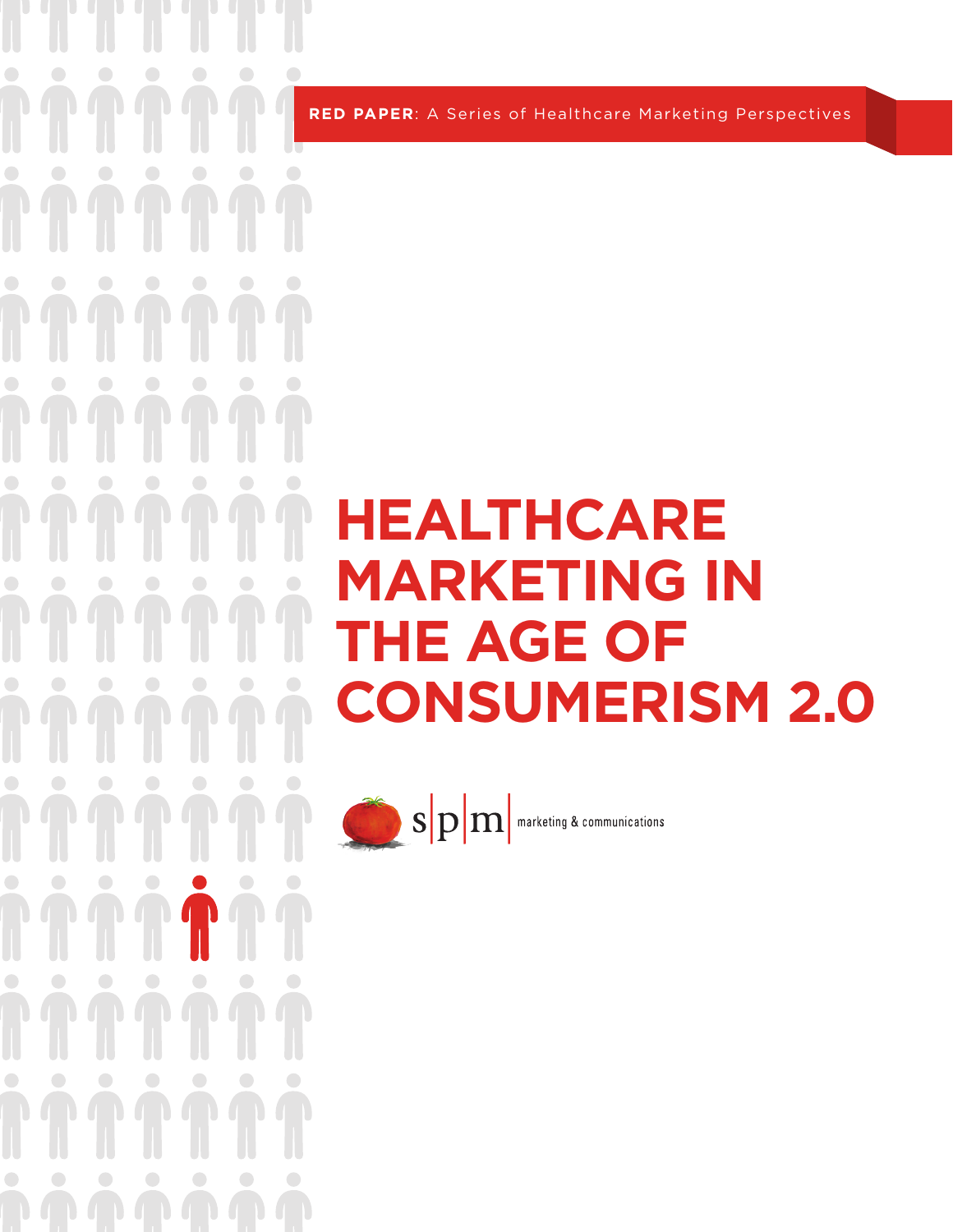Today's healthcare marketer is living a bizarre nightmare. Consumers are now taking more control of their healthcare decisions, transforming from passive patients to active participants. Yet, these same consumers see healthcare's systems and processes as chaotic and extremely confusing at best.

*And when you look at Milennials, the near-term future healthcare consumers, in regard to the way they feel about their health, it gets even worse (see chart below).* 



# THE **GOOD** NEWS

Unlike other industries, healthcare doesn't need to sort through a complicated understanding of the five Customer Adoption Patterns<sup>1</sup> that surfaced in the Sixties. Nor do we need to imagine what the consumer is looking for from healthcare or invent the next best consumer-centric game changer. A number of respected consulting companies<sup>2</sup> have studied this subject.

Not surprisingly, other business models have molded consumers' expectations and in turn, affected what they want from healthcare providers.

In healthcare specifically, consumer confusion and frustration commonly arise from the system's failure to address basic operational needs; things like:

- Transparency of price, quality, and value
- Access and convenience (including co-location of services)
- Clear and concise billing
- Online appointment setting
- **Timeliness**
- Complete and easy access to records
- Service efficiency

To ground the discussion, our previous Red Paper— *The Rise of Consumerism in Healthcare*—detailed a few of the many driving forces that were rapidly propelling the changing demands and expectations of consumers.

Those forces included:

- Price Sensitivity and Value Consciousness
- Hyper-Informed Decisions
- Proliferation of Options

Consumer products and services companies have been dealing with these and other issues for decades. And the changes they needed to adopt to stay ahead transformed the way businesses do business—and set new standards for taking control to attract their desired consumer. These changes gave every business the opportunity to compete "more globally" due to advanced technology and changing social communication norms.

These forces are not new. Nor are they unexpected. It was only a matter of time before they came banging on the door of healthcare. That time is here. The real question is, "what's your answer?"

While it is fairly easy to note that the healthcare consumer relationship is "sick," and even document it's "symptoms" (like those mentioned previously), what appears to be missing is a systematic approach to "cure" problems. To find solutions that go beyond theory and beyond one-off fixes that respond to one-off problems. A construct is needed to meet the core needs of good consumer-centric healthcare. This construct, *SPM's 5 Tenets of Consumer-Centric Healthcare*, sheds light on behaviors, attitudes, mindsets, and actions that address healthcare as well as everyday life issues. It demystifies the path to greater consumer-centricity and demostrates how to move from transaction to personal relationship.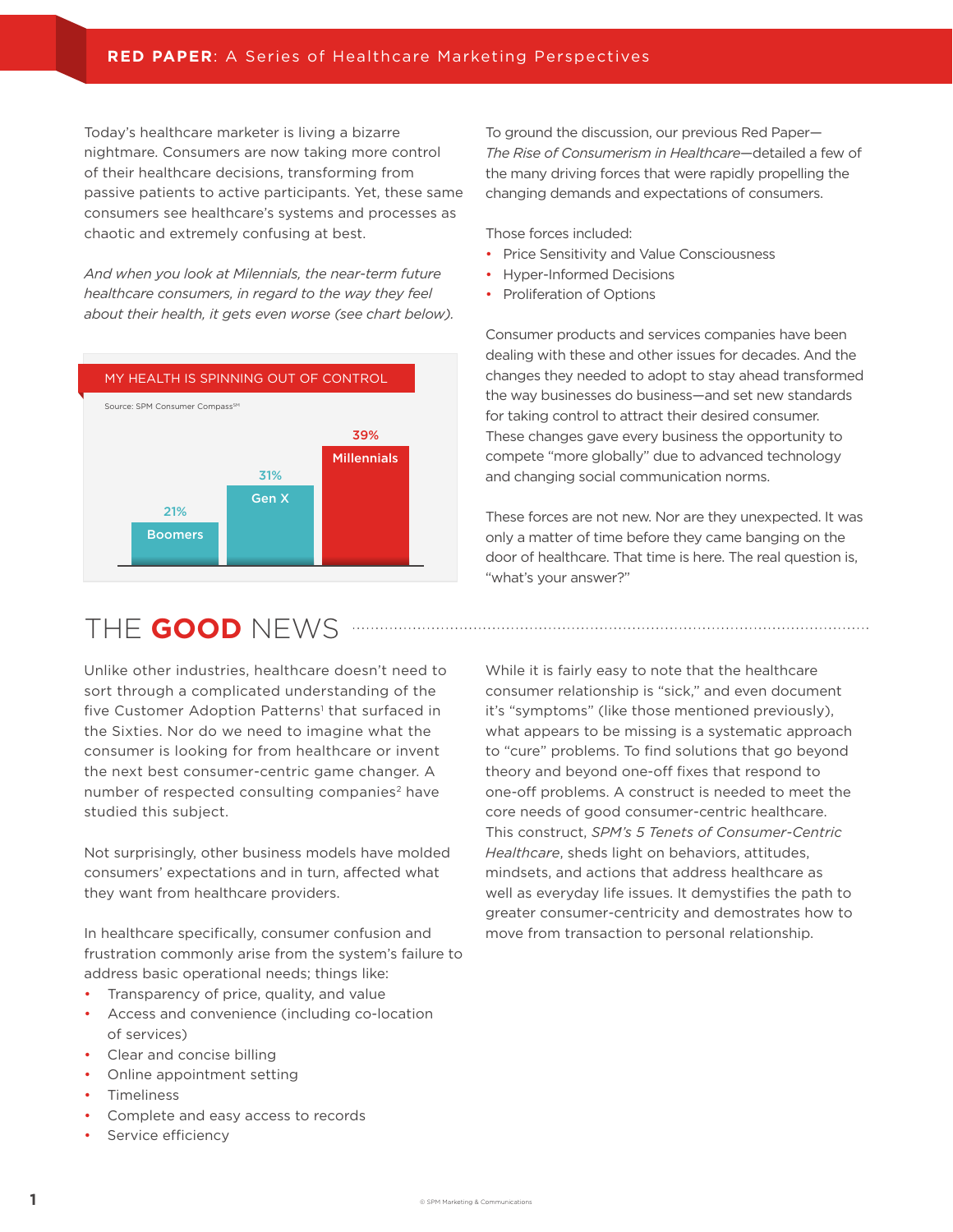

## SPM'S **5 TENETS**

While some may initially see *SPM's 5 Tenets of Consumer-Centric Healthcare* as basic or simple, their simplicity is what makes them so powerful. In looking at some of the top brands and organizations, their dedication to being consumer-centric stands out as the foundation of their success. When you analyze and breakdown the elements of their success, you find clear consistencies. These consistent elements are very much aligned with our *5 Tenets.*

*SPM's 5 Tenets of Consumer-Centric Healthcare* are a means to move from theory and put into action true consumer-driven strategic marketing. They provide a framework that healthcare strategists can employ time and time again to craft consumer-centric plans.

To start to make an impact, it's not necessary to employ all *5 Tenets*. The key is to start somewhere and make connections across the Tenets as you approach your marketing challenges.

The *5 Tenets* are built from our learnings from top-tier consumer-centric companies outside healthcare as well as data from our *SPM Consumer CompassSM* insight research.

#### **1. KNOW ME, HELP ME**

The most important of the *5 Tenets* begins with empathy, being sensitive to the push and pull in people's lives, especially their desire to improve their lot.

The *SPM Consumer Compass<sup>SM</sup>* reveals that 88% of consumers are "Looking for ways to improve myself," while 79% are "Exploring new possibilities." And while they are known for their fierce

independence and self-confidence, 39% of Millennials feel their health is, "Spinning out of control" (see chart on page 1).

Using data points like these and segmentation insights to truly understand what matters to your audience sets you on the path to consumer-centricity, a path beyond simply selling products and procedures. By understanding and knowing what the consumer truly values, you provide added dimension to the consumer relationship in all you do. As a marketer committed to this Tenet, you'll want to ensure that your communications are highly personalized with tailored offerings and recommendations, bringing forward the most relevant services and options for them, even before they may realize they need what you have to offer.

By taking this understanding approach, you become more of a partner, making your patients' lives better, rather than just a provider of services.

#### **2. MAKE IT SIMPLE FOR ME**

Fifty-four percent of Americans believe, "I frequently don't have enough time to take care of everything I need to in a day," and 47% believe, "There's no easy way to find a good doctor."

So, healthcare organizations should also value and provide simplicity, recognizing that people lead hectic, pressure-filled lives. Reducing "friction" or "pain points" in consumer interactions is a vital step in making their life better and building a strong and positive relationship.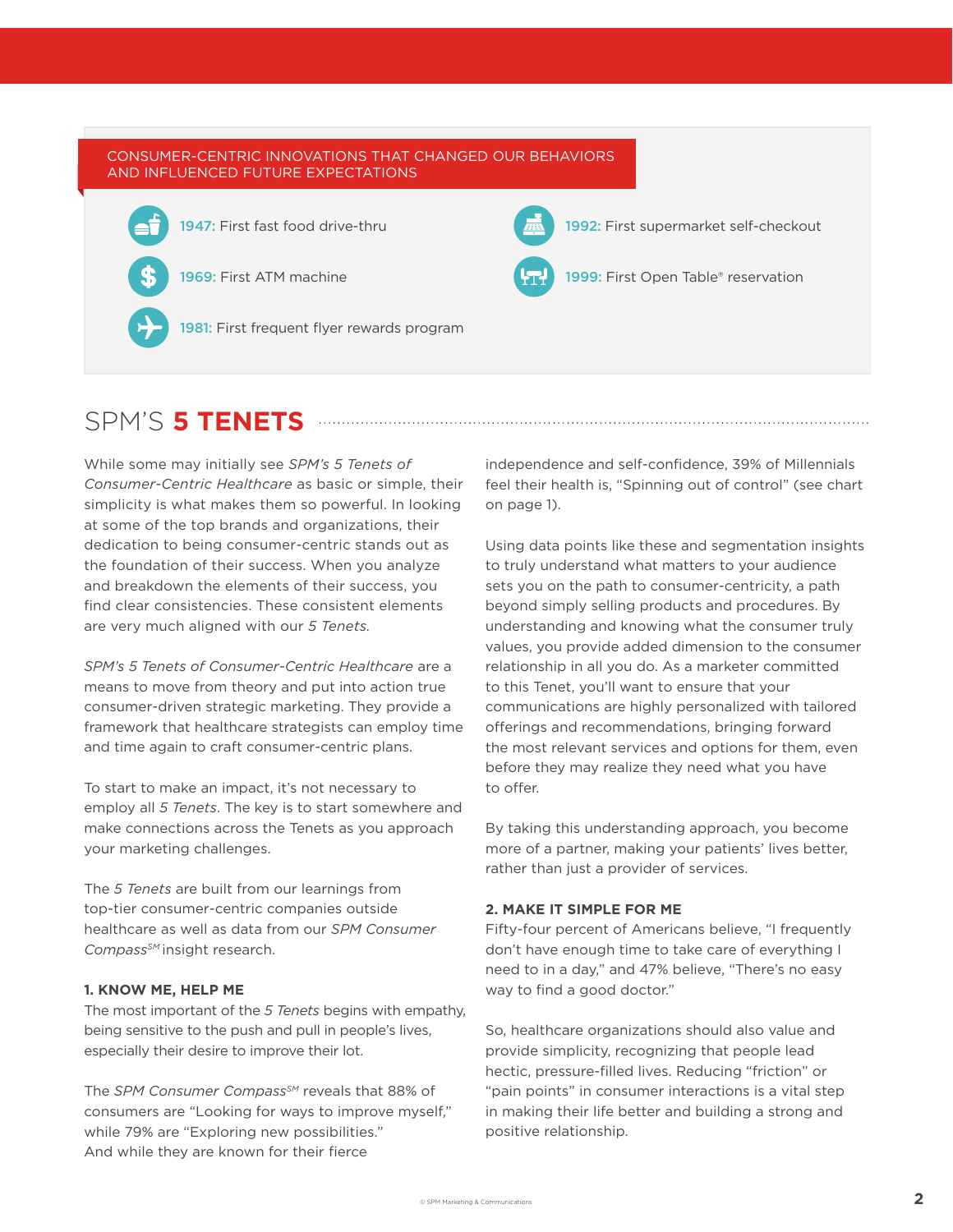Anytime-anywhere services and expanded convenient locations and access (permanent or pop-up) can bring your brand closer to the consumer's everyday life.

Brands can also enable messaging options like text, mobile chat, and online scheduling and confirmations to improve engagement before, during, and after their interactions with your hospital or health system.

Plus, the value of this "Make It Simple For Me" Tenet goes beyond consumer acquisition. Not addressing the complexity and pain points will be a contributing reason to why they may choose to leave your brand to try another.

#### **3. TREAT ME FAIRLY**

No one wants to be taken advantage of as a consumer. We all want to be treated fairly and get the most benefit and gain when we enter into a relationship. In healthcare, unlike other industries, understanding what that even means is difficult.

In healthcare, consumers haven't had the means to evaluate costs or levels of service—they don't really know if they are getting a fair value. Their means of truly comparing quality, service, and price are virtually non-existent. It is unlike any consumer industry today. Today's healthcare marketer understands that engaging consumers early, providing as much information as possible upfront, and communicating openly (if not transparently) can create a trust and active participation that increases loyalty and even advocacy.

Where healthcare consumers once blindly trusted their doctors' diagnoses and the associated cost that went along with the procedure, the new healthcare consumer questions it and looks for validation that they are being treated fairly. Service organizations that excel at this Tenet provide price or cost transparency and include tools for consumers to estimate what their costs might be based on personalized inputs. They highlight unbiased consumer ratings and encourage reviews. Others look at varying levels of "guarantees" and consistent customer follow-up to ensure consumer satisfaction and measure their efforts through indicators like Net Promoter Score and the like. Through education and open communication brands can easily simplify the complex.

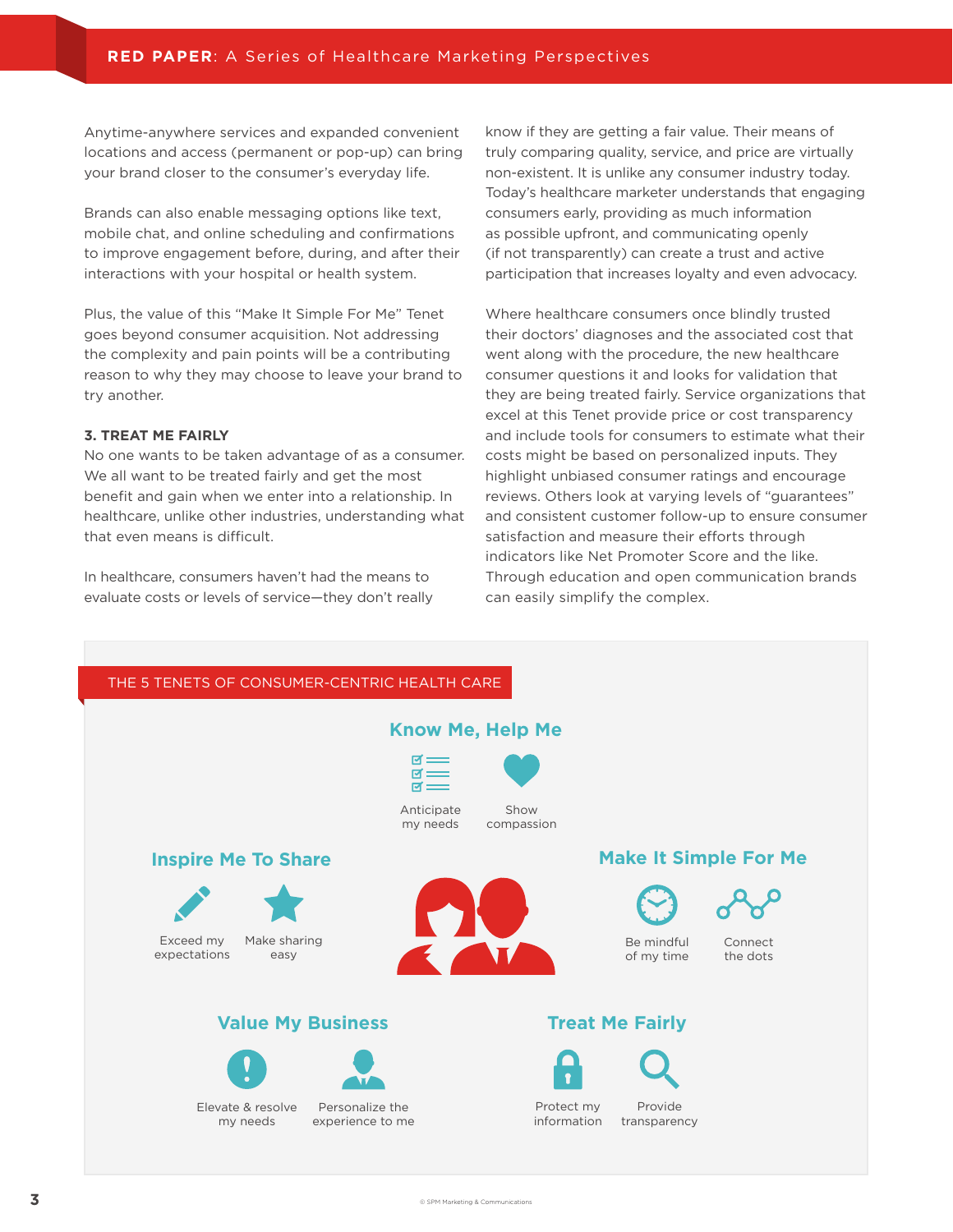#### **4. VALUE MY BUSINESS**

While seemingly transactional in nature, healthcare organizations must recognize and embrace that people place a premium on kindness and being treated with care that goes above and beyond. Eighty-six percent of respondents say "Making me feel at home" is essential in selecting a hospital. Recognizing and valuing a customer's business, on its own, can improve a consumer relationship greatly.

Combine that acknowledgment with an understanding of what matters to them as people (not just as a patient) and you begin to create a more personalized relationship that goes beyond the individual procedure and associated revenue.

Do you provide added value services, rewards, or even "thank you's" to your patients? Should you?

How do you personalize an experience based on what you know about the customer? If you did, how would that affect the way they see your brand? Would your current patients say you value their business?

Asking these questions retrospectively and seeing things from the consumer's perspective can form the basis for an action plan to proactively address this Tenet.

#### **5. INSPIRE ME TO SHARE**

This Tenet is not about manufacturing social media stories for consumers to like and share. It goes much further than that. Embracing connectivity celebrates the fact that consumers are "social animals" with an innate desire to share their stories and experiences. Seventy-three percent say, "I like to connect people with one another," while 92% agree, "Learning from my own experiences enables me to teach others."

So, to deliver on this Tenet, the key is to positively manage the consumer experience at as many touchpoints as possible. Exceed customer expectations at every turn with simple "surprise and delights." Create consistency and connectivity across your brand from your outgoing marketing through to your inpatient, outpatient, and post-procedure experience.

Consider empowering employees, from appointment schedulers to greeters to nurses, to positively deliver your brand in their own unique way and deliver a smile on a consumer's face. Maybe it's a personalized "welcome" or "new patient" kit of information on what to expect on their visit. Or maybe it's as simple



as communicating how far ahead or behind schedule a doctor may be for their appointment before the patient checks in to avoid unexpected frustration

In short, make the consumer experience so unique and inspiring that they will want to share it themselves. And share they will—through social media but also through word of mouth with their friends, family, and others. And while the idea of managing the consumer experience can seem daunting, it doesn't have to be all encompassing. In Consumerism, the little things can go a long way and improving even small things can have a big impact. To say that healthcare consumers are currently uninspired is an understatement. We see this as a challenge to raise the bar on that experience, differentiate your brand, and inspire your patients in a way that creates advocacy.

#### **MARKETING CAN'T GO AT IT ALONE**

While marketers strive to be out front of issues, the reality is that Consumerism starts at the top and needs to be a strategic priority for the entire organization in order to realize long-term success.

According to Modern Healthcare's 2018 CEO Power Panel Survey, CEOs say Consumerism will become a bigger part of their strategic plan in years to come. Roughly 83% of respondents said at least onequarter of their strategic plan currently includes Consumerism.

Roughly 75% of respondents said they expect more than half of their strategic plan will focus on Consumerism within the next three to five years.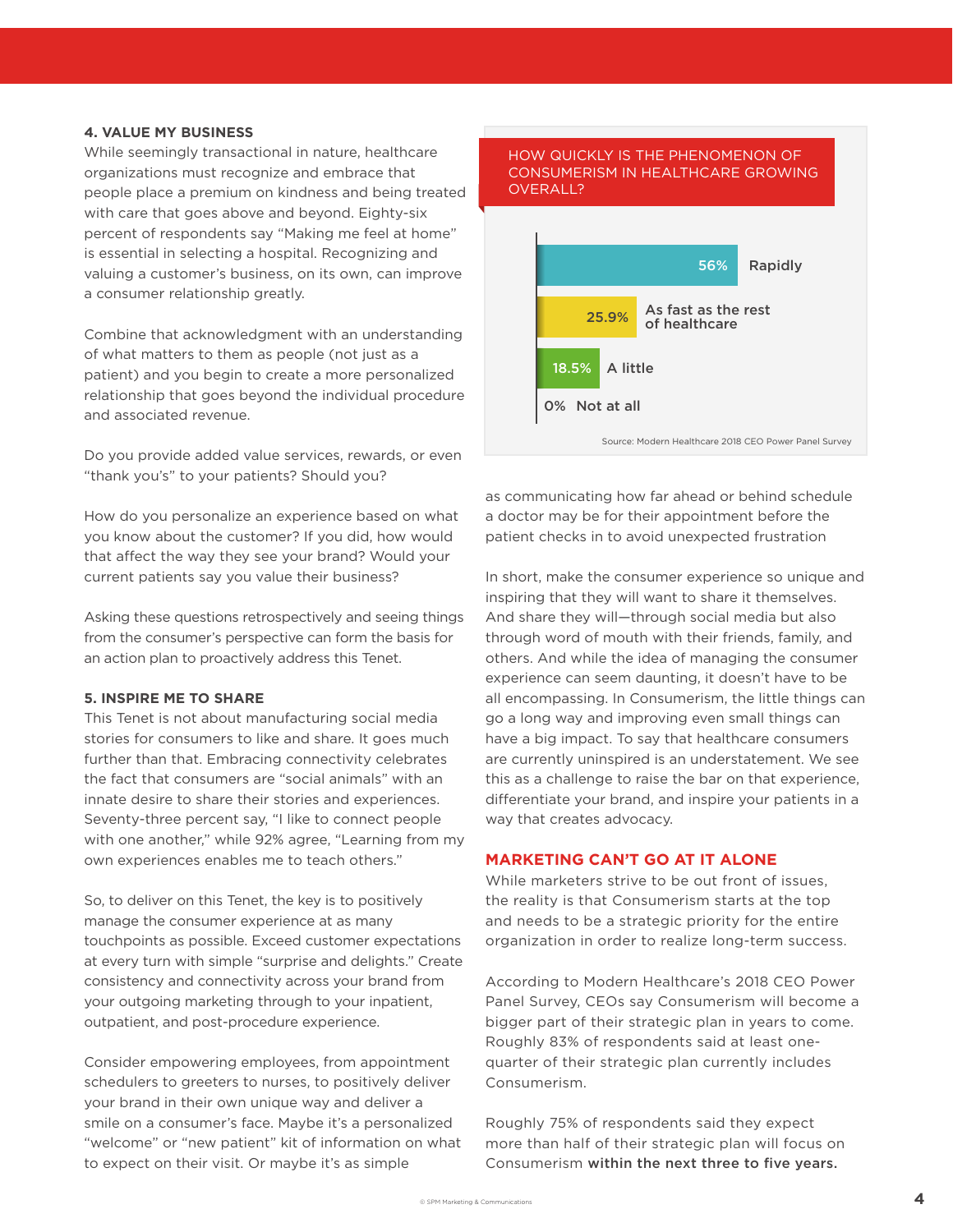About 87% said they formally train their employees to be more consumer-oriented, yet only 24% said they have a Chief Consumer Officer.

Clearly, Consumerism has their attention, yet interestingly, this still seems like a topic to be tackled down the road. While no one expects healthcare to become Amazon overnight, Consumerism is not a phenomenon. It is here to stay. With the groundswell of consumer demands and a host of new players providing consumer-centric alternatives to traditional care, slow and steady will not win this race. For some organizations, perhaps, that is the best they can do. But progressive and aggressive organizations will see this as a first-mover opportunity to win the consumer battle.

*"Being a patient in the United States is like being drop-kicked into a foreign country. You don't know the language, you don't have a map, you can't tell who's in charge, and all you want to do is go home."*

*Jessie Gruman, PhD. (1953-2014), Founder and President of the Center for Advancing Health*

Data from the *SPM Consumer Compass<sup>SM</sup>* study reveals that 67% of respondents are willing to pay more for products and services that save time and money. We know from out-of-industry examples, that consumers are willing to try products and services that make their life easier. Combine these two data points and the Consumerism opportunity shifts from a nice-to-have marketing play to a significant means for financial growth.

#### **PEOPLE HAVE DIFFERENT STARTING POINTS**

As mentioned earlier, the *5 Tenets* are not a linear step-by-step process. Because people have different

triggers and are motivated by their greatest concerns, the Tenets have been designed to clarify "points of entry" and identify messaging opportunities to manage pain points or reinforce expectations.

While you are satisfying a need in one area, your customer's journey continues. Be assured that they will be looking for experiences to be equally rewarding as they move to other sectors of the Tenets sphere.

#### **92** Learning from my own experiences  $\left( f\right)$ enables me to teach others.

This shift in expectations plays into and further accelerates a retail-like mindset and approach to selecting healthcare services. A mindset that says, "earn my business," "prove your value," and "don't take my business for granted."

So, beware the universal truths about consumer behavior that retailers and service organizations have learned all too well:

- The likelihood of losing a customer because of poor customer service is higher than 50%
- Nearly 70% of customers who leave because of poor service will never return
- Yet, 85% of the customers that switch to a competitor say that decision could have been impacted by better live or in-person support

All businesses play the game of acquisition and attrition. The successful organization doesn't just drive strong growth by filling the acquisition bucket, but looks to increase customer retention through "improved service" by addressing the *SPM 5 Tenets*.

## GET IN **THE GAME**

Becoming a customer-centric or customer-obsessed organization starts with defining and living your brand around the customer—not around your products, not around a beginning-middle-end transaction mindset.

So, what does it mean for an organization to put customers first? The following are examples of a few companies' dedication to do just that:

Apple: We truly understand their needs (the customer) better than any other company.<sup>3</sup>

**State Farm:** Our mission is to help people manage the risks of everyday life, recover from the unexpected, and realize their dreams. We have thousands of opportunities to build confidence with customers and State Farm associates do it every day.4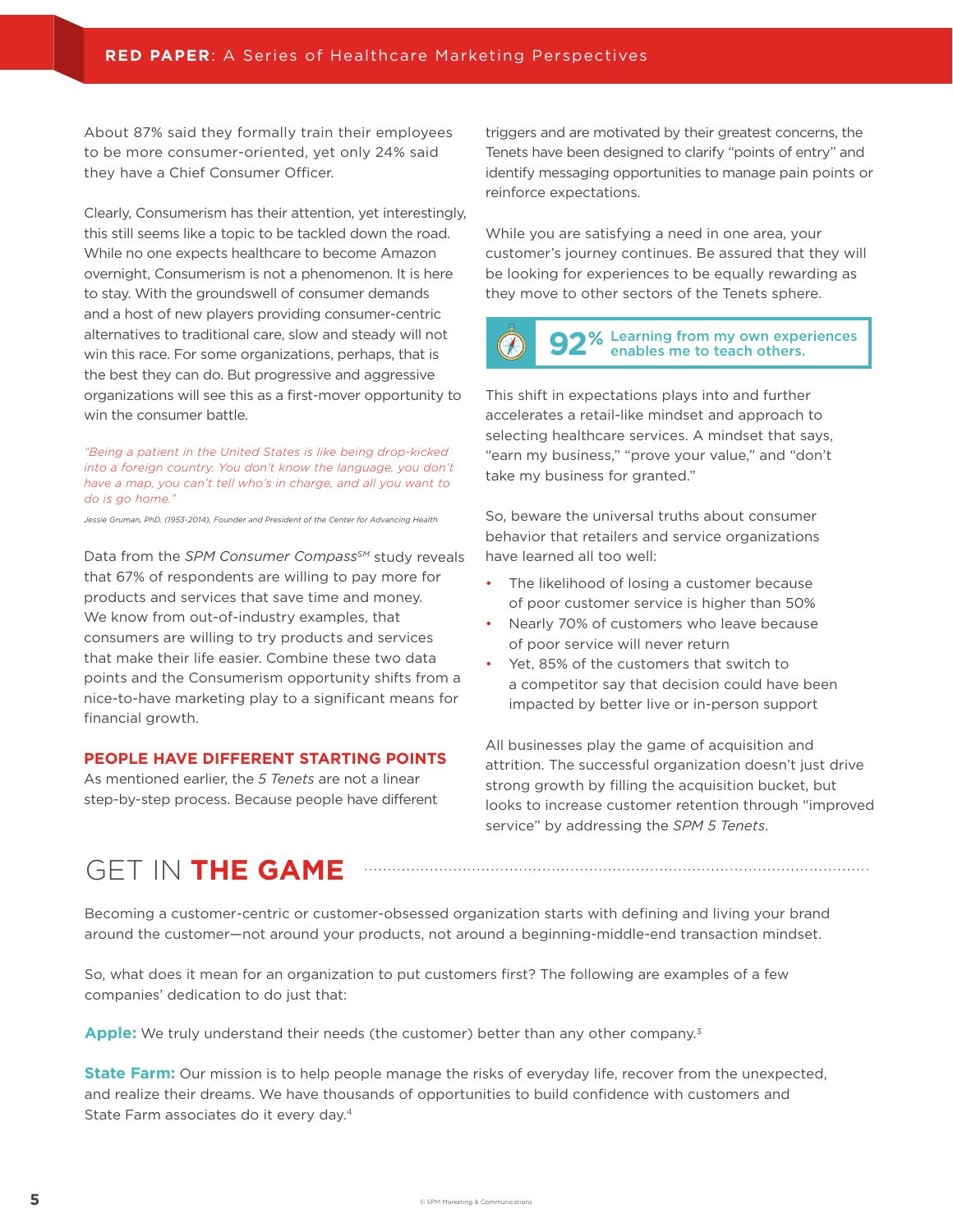And finally, from one of the most recognized customer-centric companies in the U.S., a word from the CEO of Nordstrom and our "drawing-board" application of their Consumerism Tenets.

*"It's not about us being ranked on top or 'best in class.' It's about doing what's best for the customer. In fact, forget 'best in class,' the consumer is constantly raising the bar, and since they are setting the standard, we're continually resetting ours upward."5*

#### A HYPOTHETICAL LOOK AT 5 TENETS OF CONSUMERISM FOR NORDSTROM

#### **Inspire Me to Share**

- Exclusive Holiday Points Event & bring a friend
- Personal Shopper **Know Me, Help Me**
	- Email alerts re: favorite brands
	- Reminder calls about favorite brand events/special purchases
- Rewards to cardholders **Value My Business**
- Bonus points events
- Exclusive early access to sales for cardholders
- Cardholders earn extra points
- Triple points days



#### **Make It Simple for Me**

**NORDSTROM** 

- History of past purchases
- Create a wish list
- Order online & pick it up in store
- Escorted to departments; no "pointing the way"

#### **Treat Me Fairly**

- No-questions-asked return policy
- Free shipping

### YOUR ORGANIZATION CAN **MEASURE UP**

This is by no means easy, but it is doable. And if you can't scale the mountain, climb the hill.

As a progressive healthcare marketer, putting the *5 Tenets of Consumer-Centric Healthcare* to work for you means using them on an everyday basis. One way to begin is to leverage them as a strategic filter or planning tool. Put them up on your wall in clear sight.

Start by evaluating or auditing your efforts that are already in place. Plot them against each of the Tenets and see where you are strongest and where you might have gaps and opportunities to improve. Also, as you encounter new initiatives, messaging,

and marketing programs, consider if they clearly fit into one of the Tenets and how you might enhance the opportunity by incorporating some of the other Tenets into the final solution.

If an existing or new program and idea doesn't fit easily into one of Tenets, reconsider the value of the program to the consumer and to the organization. Is this really an investment that enhances our consumer relationship? If not, is this program critical to the organization or should we consider a different approach? In this way, you will quickly advance as a leading consumer marketing organization and surpass your competition.

#### RESOURCES

*1. The Diffusion of Innovations (1962) Everett M. Rogers 2. Sources: KaufmanHall: 2018 State of Consumerism in Healthcare; Solv: 2018 The Rise of the Practical Patient; 2016 Deloitte Consumer Priorities in Health Care Survey 3. Forbes.com: Why Apple is a Great Marketer, 2012. 4. Statefarm.com 5. MyFeelBack.com: How Customer Satisfaction ranks Nordstrom at the Top, 2015*

© SPM Marketing & Communications. The design and content herein, including the SPM Consumer Compass<sup>SM</sup>, are the exclusive property of *SPM Marketing & Communications. Any unauthorized copying, reproduction, modification, distribution, transmission, republication, display or use of this design and content is strictly prohibited. All rights reserved.*